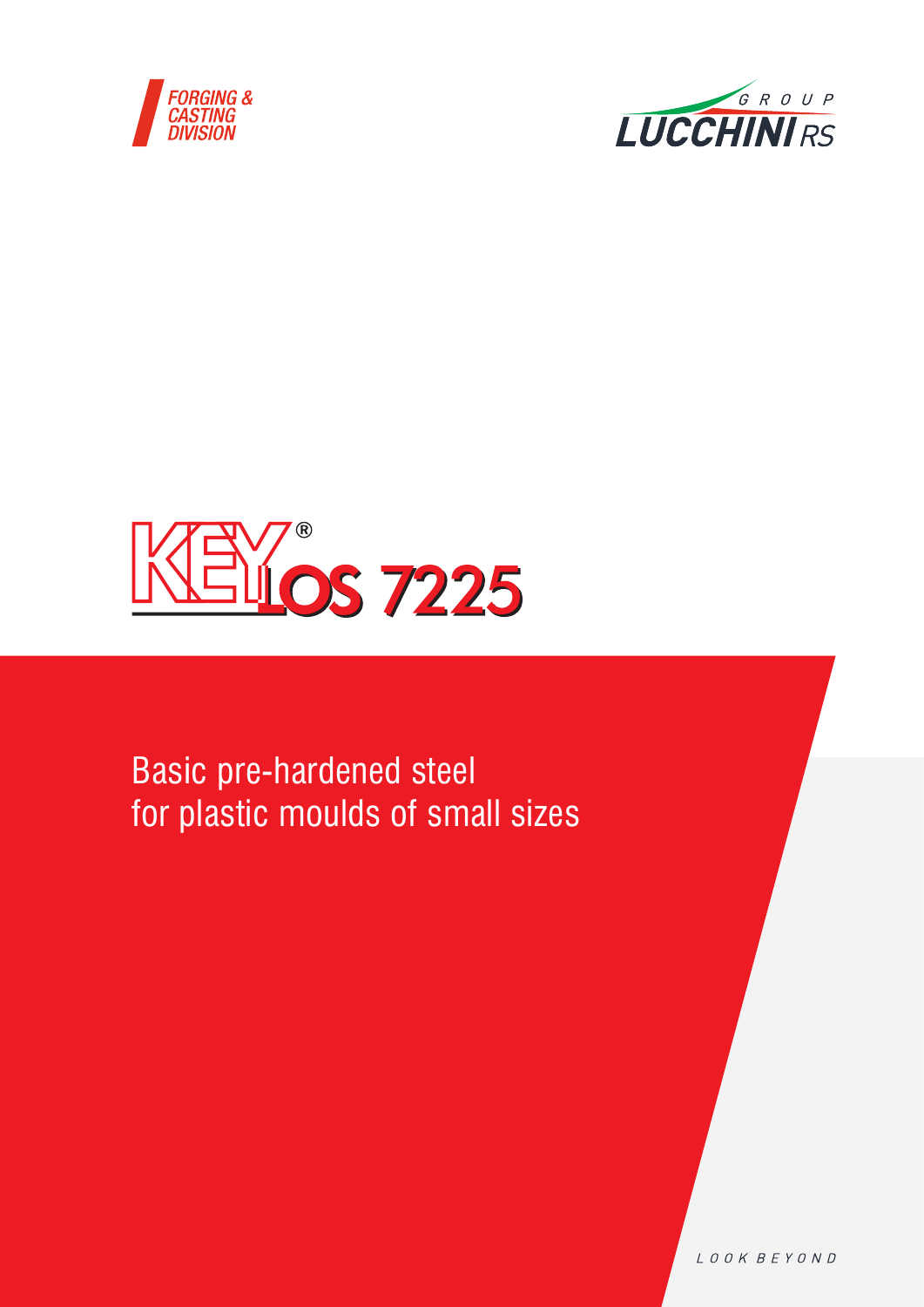





## General characteristics

KeyLos® 7225 is a Chromium Molybdenum alloyed basic pre-hardened steel intended for dies of small size, up to 500 mm, bolsters or for mechanical components where short manufacturing time and low tooling cost are necessary.

KeyLos® 7225 represents a good equilibrium between:

- mechanical properties;
- machinability;
- micro-purity.

KeyLos® 7225 can be supplied in the pre-hardened state to gives hardness between 220 and 270 HB.

For the detected hardness values in standard sized products, the following correlation is usually valid and guaranteed:

$$
(\text{HB}_{\text{Surface,min required}} - \text{HB}_{\text{Core}})
$$
  $\leq$  20HB

KeyLos® 7225 is 100% ultrasonically tested in accordance with the most stringent NDT standards.

KeyLos® 7225 represents a basic solution, when good mechanical properties combined with a good machinability and high finishing properties are required.

Also welding, in case of extreme repairing only, is possible. KeyLos® 7225 is the basic solution when looking for a tooling cost reduction, through a suited steel grade with good mechanical characteristics, without recourse to materials rich in alloying elements.

KeyLos® 7225 represents a quick and cost effective basic solution to obtain plastic parts at low cost.

KeyLos® 7225 is also designed with the aim to guarantee the minimum use of virgin materials, moving toward the use of scrap categories difficult to be recycled, that can became food for the steel making production of KeyLos® 7225 grade.

## Chemical analysis

|                                        | Range | $C[\%]$ | <b>Si</b> [%] | $Mn$ [%] | Cr [%] | Mo [%] |
|----------------------------------------|-------|---------|---------------|----------|--------|--------|
| $M\lll$ 7225<br>Alloying [% in weight] | min   | 0,38    | 0,20          | 0,60     | 0,90   | 0,20   |
|                                        | max   | 0,45    | 0,50          | 0,90     | 1,20   | 0,30   |

Table for comparison of international classification

| W. Nr.       | 1.7225  |
|--------------|---------|
| <b>DIN</b>   | 42CrMo4 |
| <b>AFNOR</b> | 42CD4   |
| UNI          | 42CrMo4 |

Lucchini RS's tool steels have been researched and formulated in order to optimize the material performances.

The brand name identifies the Lucchini RS product and the number evokes the Werkstoff classification or other means of reflecting the characteristics of use.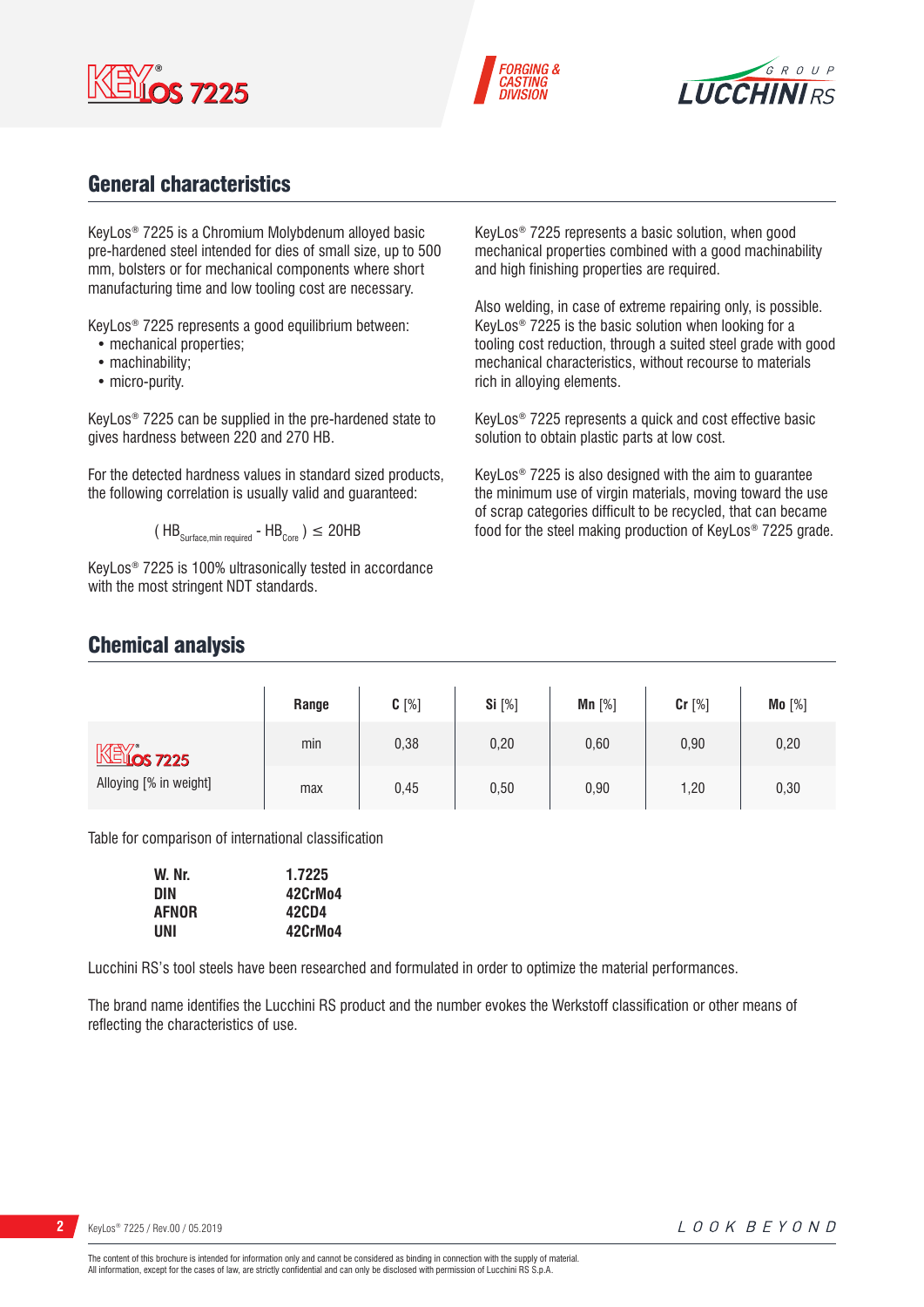





## Main applications

The pre hardened steel KeyLos® 7225 lends itself to the following applications:

Plastics moulding:

- dies of small size for the automotive industry;
- particular dies for the food industry;
- dies for the stamping of rubber;
- dies for compression stamping (SMC, BMC);
- die bolsters for plastic dies;
- mechanical components.

## Physical and mechanical properties

*Main physical properties*

| $\mathbb{K}$ $\mathbb{K}$ $\mathbb{K}$ $\mathbb{K}$ $\mathbb{K}$ $\mathbb{K}$ $\mathbb{K}$ $\mathbb{K}$ $\mathbb{K}$ $\mathbb{K}$ $\mathbb{K}$ $\mathbb{K}$ $\mathbb{K}$ $\mathbb{K}$ $\mathbb{K}$ $\mathbb{K}$ $\mathbb{K}$ $\mathbb{K}$ $\mathbb{K}$ $\mathbb{K}$ $\mathbb{K}$ $\mathbb{K}$ $\mathbb{K}$ $\mathbb{K}$ $\mathbb{$ | $20^{\circ}$ C | $250^{\circ}$ C | $500\degree C$ |
|------------------------------------------------------------------------------------------------------------------------------------------------------------------------------------------------------------------------------------------------------------------------------------------------------------------------------------|----------------|-----------------|----------------|
| Modulus of elasticity [GPa]<br>$(1GPa = 1000 MPa)$                                                                                                                                                                                                                                                                                 | 210            | 196             | 177            |
| Coefficient of thermal<br>expansion $[10-6/K]$                                                                                                                                                                                                                                                                                     |                | 12,8            | 15,2           |
| Thermal conductivity<br>[W/mK]                                                                                                                                                                                                                                                                                                     | 33.5           | 34.0            | 34.2           |

### *Main mechanical properties*

*Soft annealing*

| <b>KEYOS 7225</b>                        | $20^{\circ}$ C | $200\textdegree C$ |
|------------------------------------------|----------------|--------------------|
| Ultimate Tensile strength<br>(UTS) [MPa] | 820            | 680                |
| <b>Yield stress</b><br>(YS) [MPa]        | 620            | 490                |

These values are average values obtained from the middle of the section of a 500 thick bar, subjected to LRS heat treatment.

## Heat treatments

KeyLos® 7225 is supplied in the pre-hardened condition.

If it is necessary to obtain different hardness levels or if a heat treatment cycle is necessary, the parameters in the following table are recommended.

The attached data are for information purposes only and must be varied dependent on the heat treatment facility and the thickness of the bar.

| Recommended<br>temperature | $700\degree C$                                                                     |
|----------------------------|------------------------------------------------------------------------------------|
| Soaking time               | 60 minutes every 25 mm of thickness                                                |
| Cooling                    | Slow in the furnace at max 20 $\degree$ C/h<br>to 600 °C, then at room temperature |

Annealing can be useful where an improvement in the machinability of the material is required.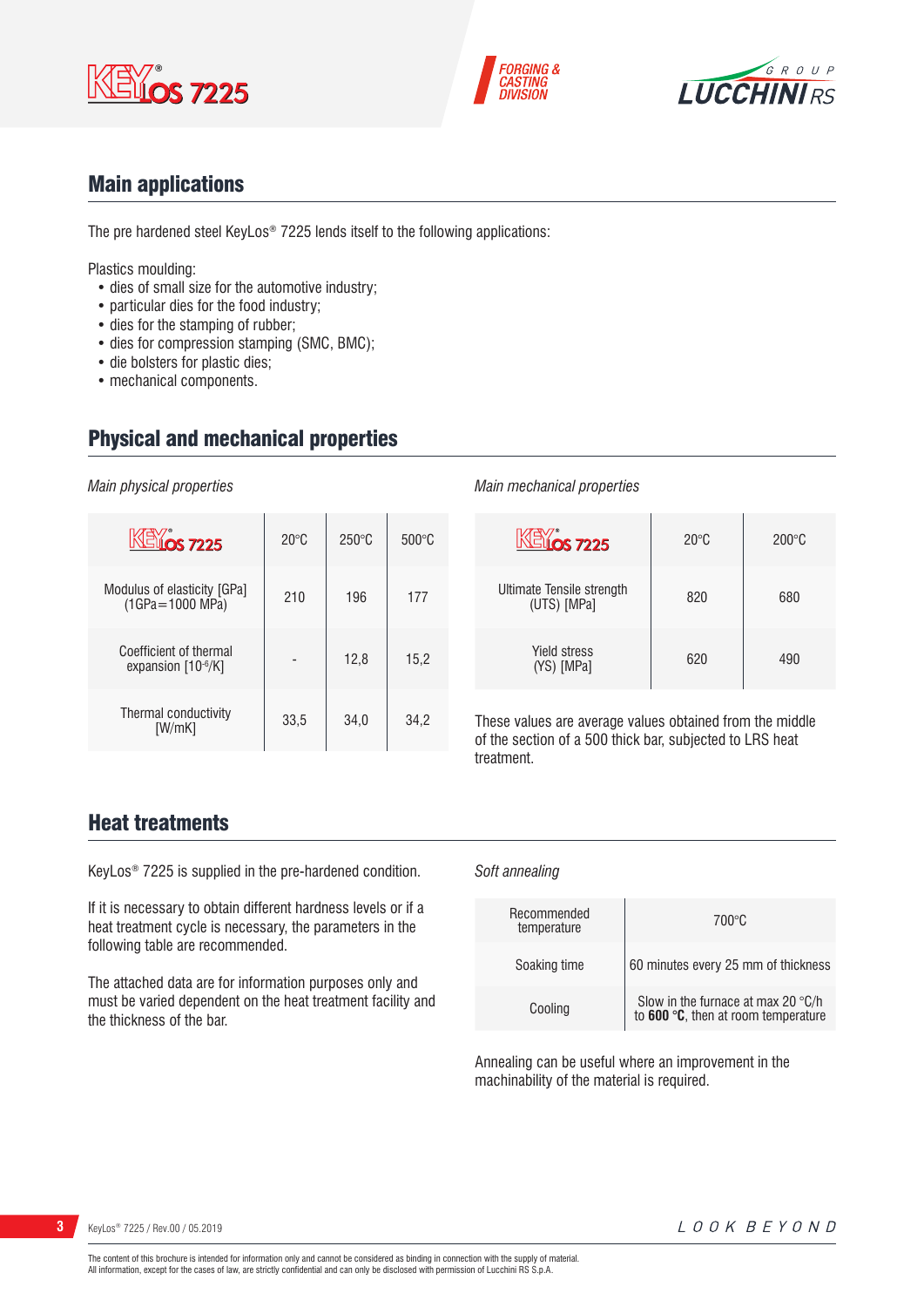





#### *Stress Relieving*

| Recommended<br>temperature | $500\degree C$                                                            |
|----------------------------|---------------------------------------------------------------------------|
| Soaking time               | 60 minutes very 25 mm of thickness                                        |
| Cooling                    | Slow in the furnace at max 20 °C/h<br>to 200 °C, then at room temperature |

If the suggested temperature is lower than the tempering temperature, the stress relieving temperature will be 50° C lower than the tempering temperature previously applied.

Stress relieving is always recommended, where it is necessary to eliminate residual stresses induced by mechanical working or by a preceding heat treatment.

#### *Hardening*

| Recommended<br>temperature | $880^\circ C$                |
|----------------------------|------------------------------|
| Soaking time               | 60 min every 25 mm thickness |
| Cooling                    | Polymerl or Water quench     |

We suggest to carry out hardening on material supplied in the annealed condition and tempering immediately afterwards.

#### *Tempering*

| Suggested temperature | The tempering temperature may be<br>selected from the graph attached<br>in accordance with the mechanical<br>properties to be achieved.<br>See attached graph. |
|-----------------------|----------------------------------------------------------------------------------------------------------------------------------------------------------------|
| Soaking time          | 60 min every 25 mm thickness                                                                                                                                   |
| Cooling               | Room temperature                                                                                                                                               |



Tempering curve obtained on a test piece austenitised at 880 °C. After tempering it may be useful to carry out a stress relieving cycle at 50 °C less.

#### *Induction hardening*

It is possible to interpose an induction hardening cycle. Air-cooling is recommended, followed by tempering.

#### *Nitriding*

KeyLos® 7225 is suitable for ion and gaseous nitriding. Such a treatment is very advantageous in the case of extremely severe applications for the die or matrix.

The increase in surface hardness produced by the nitriding treatment prolongs the life of the component.

Modern nitriding procedures assure constant dimensions. It is recommended to treat the piece in the finish-machined state.

In any case, other properties can be analyzed and studied deeper by Lucchini RS on specific Customer request: please consult Lucchini RS specialists of MET Department.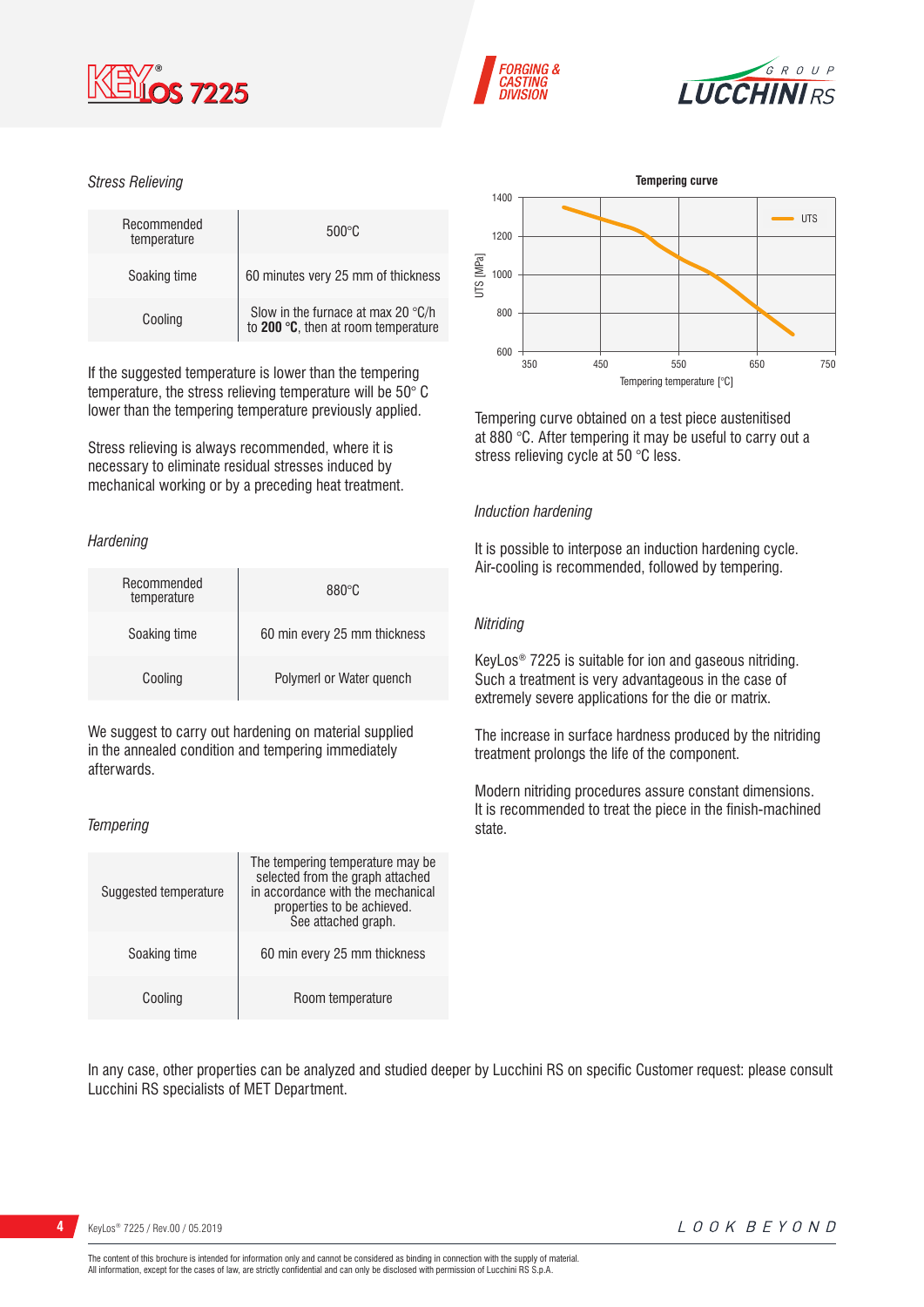





## CCT Curve



## Microstructure of KEYLOS® 7225



The microstructure of KeyLos® 7225 detected about 20 mm under surface is tempered martensite.

The content of this brochure is intended for information only and cannot be considered as binding in connection with the supply of material.<br>All information, except for the cases of law, are strictly confidential and can o